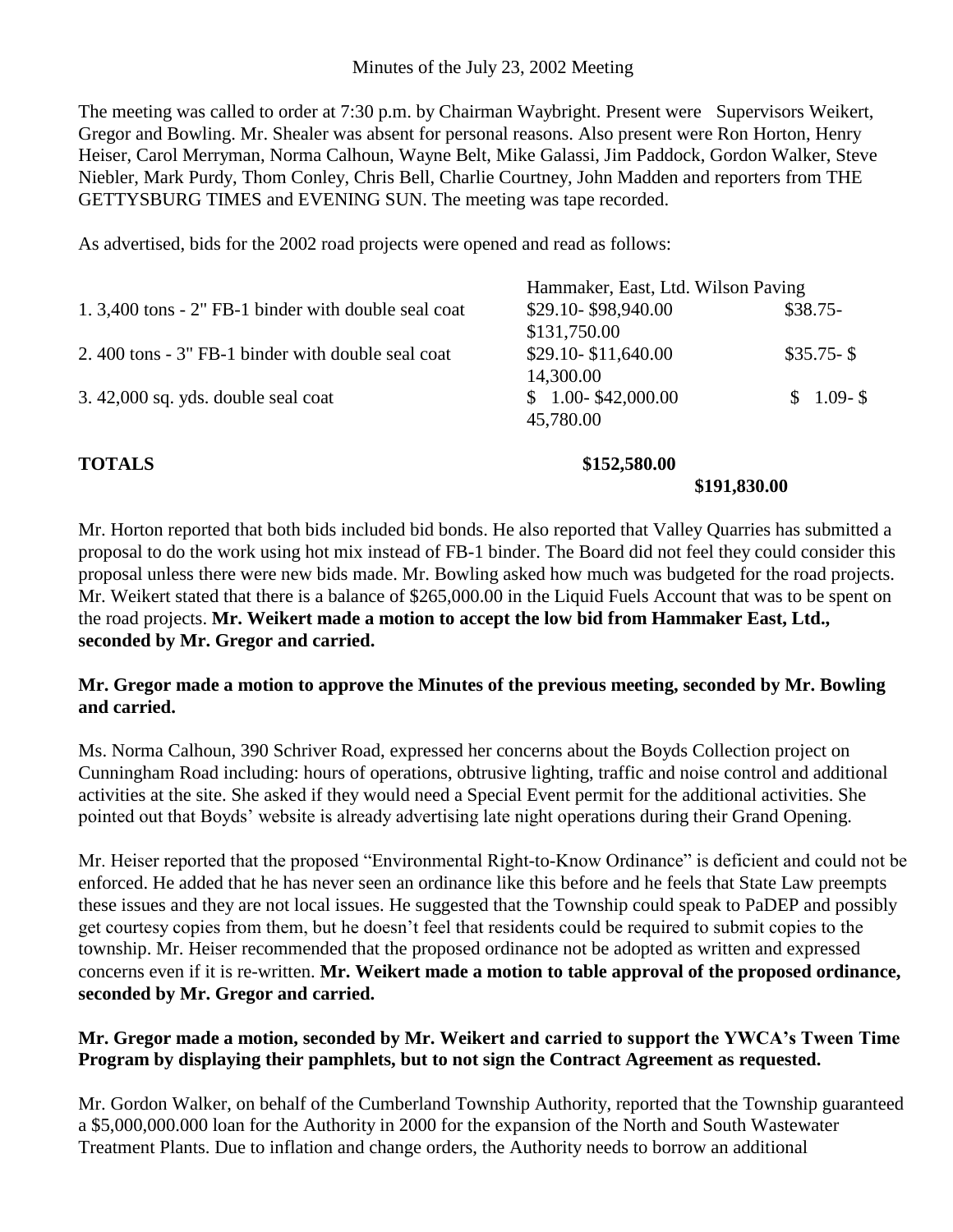\$2,000,000.00 to complete the project and the township would also need to guarantee this loan. He reported that the first loan was with Bank of Hanover and they fixed the interest rate for twenty years. When they spoke to Bank of Hanover about this additional loan, they would only fix the interest rate for seven years. They have decided to acquire the loan through the Delaware Valley Regional Finance Authority which offers very unique features at a very low cost (total fee of \$8,000.00). They do the legal work for this fee and the rate can be a combination of fixed and variable rates. The loan will start out at a fixed rate (4.75%) and then go to variable (3% - 10 year avg.). He added that with a variable rate, if there is money left over, it can be retired with 30 days notice. The schedule is for the Authority to adopt their Resolution at their meeting on August 12, 2002 and for the Township to adopt their Ordinance for the guarantee at their meeting on August 13, 2002. Mr. Walker stated that the Authority is required to keep rates and charges to pay off their debt service and he does not recall, in the past thirty years, a township or borough ever having to make good on a guarantee. He added that the debt will not show on the township's debt statement because the Authority is a self liquidating enterprise. Mr. Heiser stated that he knows the Authority is very satisfied with this proposal and the pledge of the taxing authority is needed for these types of loans. Mr. Walker reported that DelVal will do the advertising at least three days prior to the Township's meeting and Mr. Heiser verified that three days notice is adequate. **Mr. Weikert made a motion to advertise the ordinance for action on August 13, 2002, seconded by Mr. Gregor and carried. Mr. Bowling abstained.** 

Chairman Waybright reported that a request has been received from Bob Sharrah, on behalf of Patriot's Choice, for a modification to the street width requirement from 32' to 28'. **Mr. Gregor made a motion to table the request until a sketch plan is submitted for the project, seconded by Mr. Weikert and carried.**

Mr. John Madden presented a Land Development Plan for First Capital Distribution for approximately 100 storage shed units on their property located on Old Harrisburg Road. He stated that the sheds are wooden and they are not permanent. Revisions have been made to the plan, as requested by the engineer and Planning Commission. He added that the original 9x28 trailers, that first appeared on the property, have been removed from the plan. He reported that the Planning Commission approved the plan, but Mr. Horton explained that the Commission actually denied the plan. Mr. Madden stated that his coworker, who attended the Planning Commission meeting, did not tell him that. He added that the 100 Year Flood Plain is shown, as required. Mr. Gregor asked Mr. Horton if his comments had been addressed. Mr. Horton stated that they have and he summarized what they had been asked to revise. **Mr. Gregor stated that he is unclear with why the Planning Commission denied the plan, and he made a motion to table the plan until Mr. Horton and the Planning Commission review the latest changes that were made.** Mr. Paddock, Planning Commission member stated that he felt that it would be good for the Planning Commission to review the plan again, but the concern about flooding and the sheds floating down the creek has not changed. Mr. Weikert stated that he has the same concern and is also concerned about the people's possessions that would be lost because he knows that this property does flood. Mr. Madden stated that they have been to three Planning Commission meetings talking about the screening and flooding and they do currently comply with the requirements. He added that he understands the concerns, but other properties will flood too when significant rain events occur. Mr. Bowling stated that he has a concern about the flooding and does not want to see the property filled any more than it already has been filled. Mr. Heiser suggested that the plan go back to the Planning Commission since they did not approve it and it has been revised. Mr. Horton suggested that they have complied with the ordinances and that is all that can be asked of them. Mr. Paddock asked if the sheds could be anchored in some way to prevent them from floating away. **Mr. Weikert seconded the motion and it carried.**

## **A Certificate of Appropriateness for Artisans Design Build for a two-story brick single family dwelling on Palace Drive was approved by motion of Mr. Gregor, seconded by Mr. Weikert and carried. The application has been approved by HARB.**

Mr. Thom Conley, on behalf of The Boyds Collection, Ltd., presented a Final Land Development Plan for their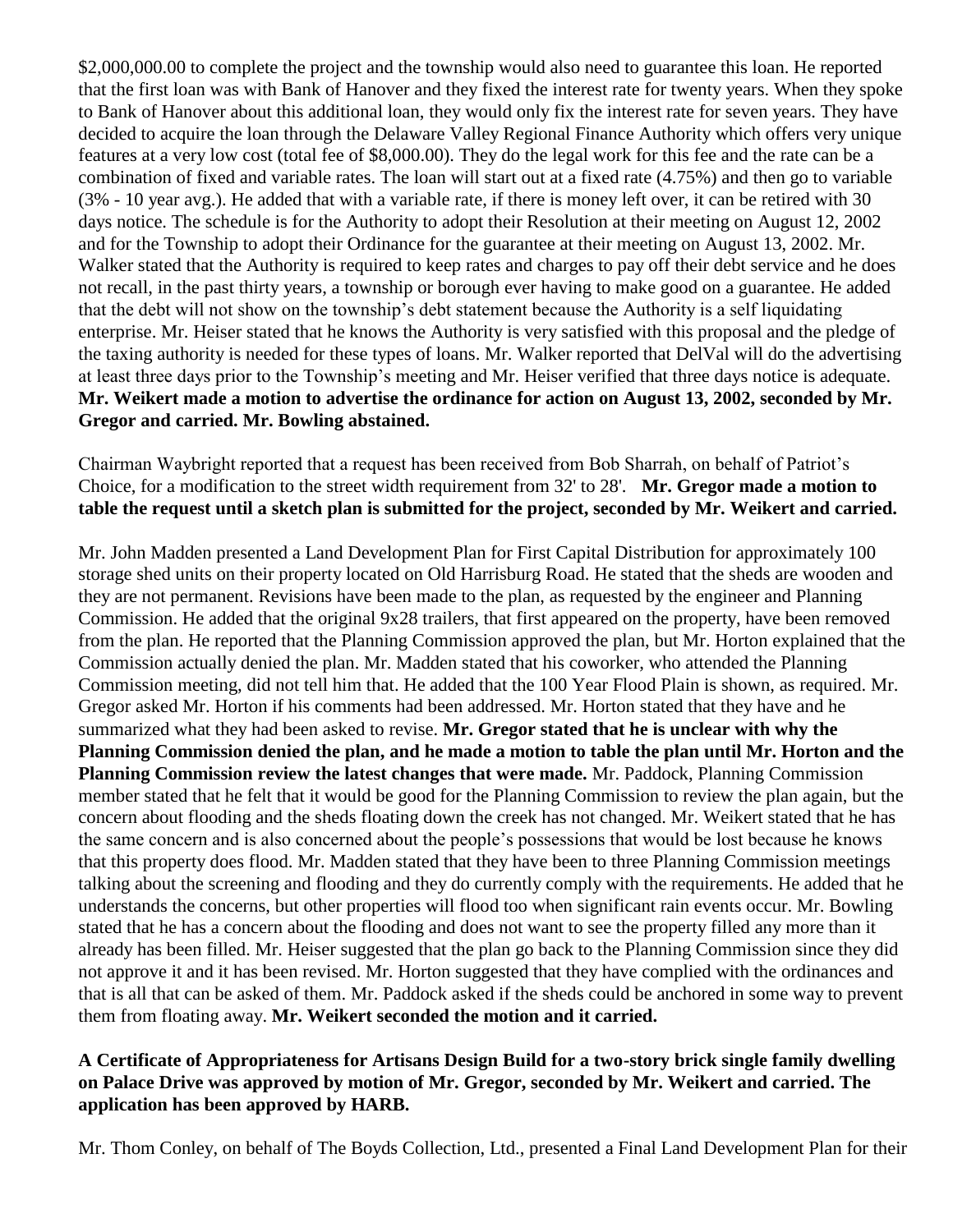project on Cunningham and Emmitsburg Roads. Mr. Horton gave a summary for this plan. He reported that in November 2001, a preliminary plan was approved with the following conditions: posting of financial security, DEP approval of the Planning Module, acquiring drainage easement on Anna Riley's property and the information on the impact to adjoining wells. These conditions have been met and the only issue that is outstanding is water system approval from PaDEP and this is a requirement for the Certificate of Occupancy, not the Land Development Plan. Mr. Horton stated that he has reviewed the file and an "Operations Agreement" may or may not be outstanding. Mr. Heiser asked if an "Operations Agreement " is a Land Development issue and suggested that it would instead be a Zoning issue. Mr. Courtney stated that he does not feel that hours of operation are addressed in the SALDO. Mr. Horton stated that as far as the ordinance goes, he has no further requirements. Mr. Weikert asked when the residents concerns could be addressed. Mr. Heiser stated that the residents may want to get legal counsel to help them with their concerns because he is not sure what the Board can do to help them. He stated that what is before the Supervisors tonight, does not deal with operations of the facility. Mr. Gregor stated that he felt operations issues are addressed by the Zoning Ordinance rather than the Land Development. Mr. Heiser stated that there maybe other ordinances too, such as the Nuisance Ordinance, that may be applicable. Mr. Weikert asked Mrs. Bell what the hours of operation will be. Mrs. Bell reported that they intend to be open from 10:00 a.m. to 6:00 p.m. seven days a week. There will be times when they will be open later for Special Events such as during their Grand Opening. She added that they might stay open until 8:00 p.m. on Friday and Saturday nights during the tourist season and possibly during the Christmas holidays. **Mr. Gregor stated that they have met all of the conditions for approval and the concerns, although valid, are not part of the land development approval process. Mr. Gregor made a motion to approve the Final Plan, seconded by Mr. Weikert and carried. Mr. Bowling abstained because this project was started before he came onto the Board.** 

Chairman Waybright stated that there is an addition to the agenda and he read a letter from William F. Hill and Associates, on behalf of Adams County National Bank, requesting that their Land Development Plan be removed from any further consideration or discussion by the Township. **Mr. Weikert made a motion to approve the request, seconded by Mr. Gregor and carried.**

Mr. Gregor verified with Mr. Horton that the financial security for Twin Lakes West, Phase II was revised as requested. Mr. Horton stated that he did receive a revised bond.

The Manager/Engineer's Report was reviewed. Mr. Weikert asked if the reduced weight limit signs have been posted on the Belmont Road bridge. Mr. Horton stated that the Road Department was to install the signs just as soon as they were received. He added that he will be sending a letter to the County Commissioners and School District about the change. Mr. Weikert also asked if the bids for the repair work to the rental property were ready for advertisement. The advertisement did appear on Monday the  $22<sup>nd</sup>$  and will appear again on Monday the 29<sup>th</sup> and Mrs. Merryman will fax the ad to any contractors that might be interested. The bids will be opened at the next regular meeting.

The Zoning Officer's Report was reviewed. Mr. Weikert asked if there was anything to report on the Borough's dump other than what was in the report. Mr. Horton reported that the Borough is going to have the property surveyed and then get back to he and Mr. Bower. The Borough officials were not quite sure where their property boundaries were.

The Assistant Secretary's Report was reviewed.

Mr. Gregor reported that the Zoning Update Committee met last night and will meet again when more information is received from the consultant. There is also another meeting scheduled with the Police Association next Wednesday and if all goes well, it may be the last.